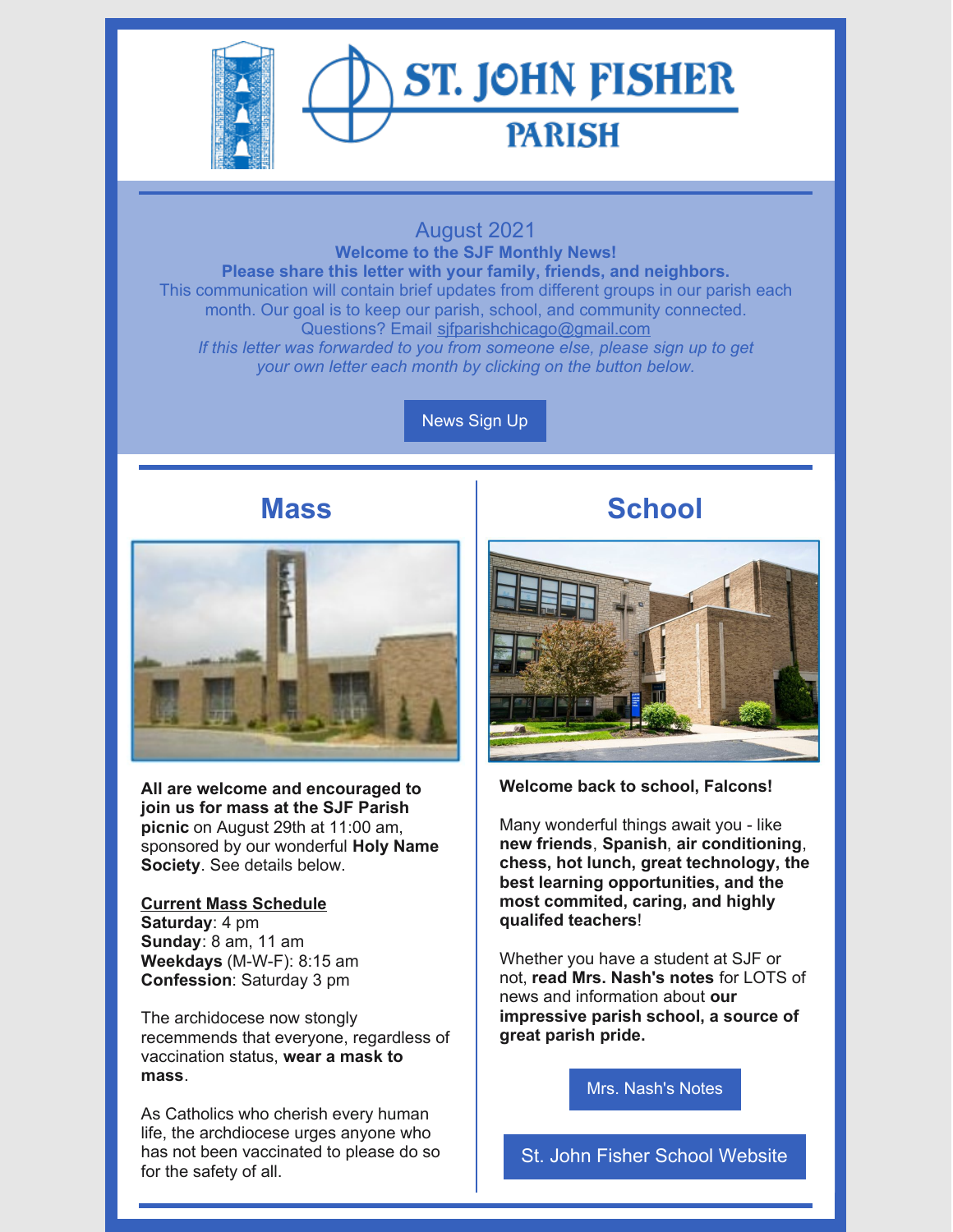## **Access Summer Math and Reading Packets** [HERE](https://www.sjfschool.net/academics/summer-readingmath-packets/)**.**



# AUGUST 29TH • 11:00 AM MASS

Stay for some Food & Football! A SJF Tradition - Blue/Gray Football Scrimmages 1:00 pm - 4th Grade 2:00 pm - 5th & 6th Grade 3:00 pm - 7th & 8th Grade

### **Lunch Making for PLD Families is Back!**

We had our first sandwich making session on Saturday, August 7th. Everything worked like a well oiled machine and all volunteers had a **lot of fun**!

The next **lunch making date is Saturday, September 11th from 9-10am** (our new

We are also asking for **the following donations**. Please d**rop them at the Rectory by the Weds or Thurs** before lunch making:

- 12 loaves of bread
- 3-4 large jars of Mayo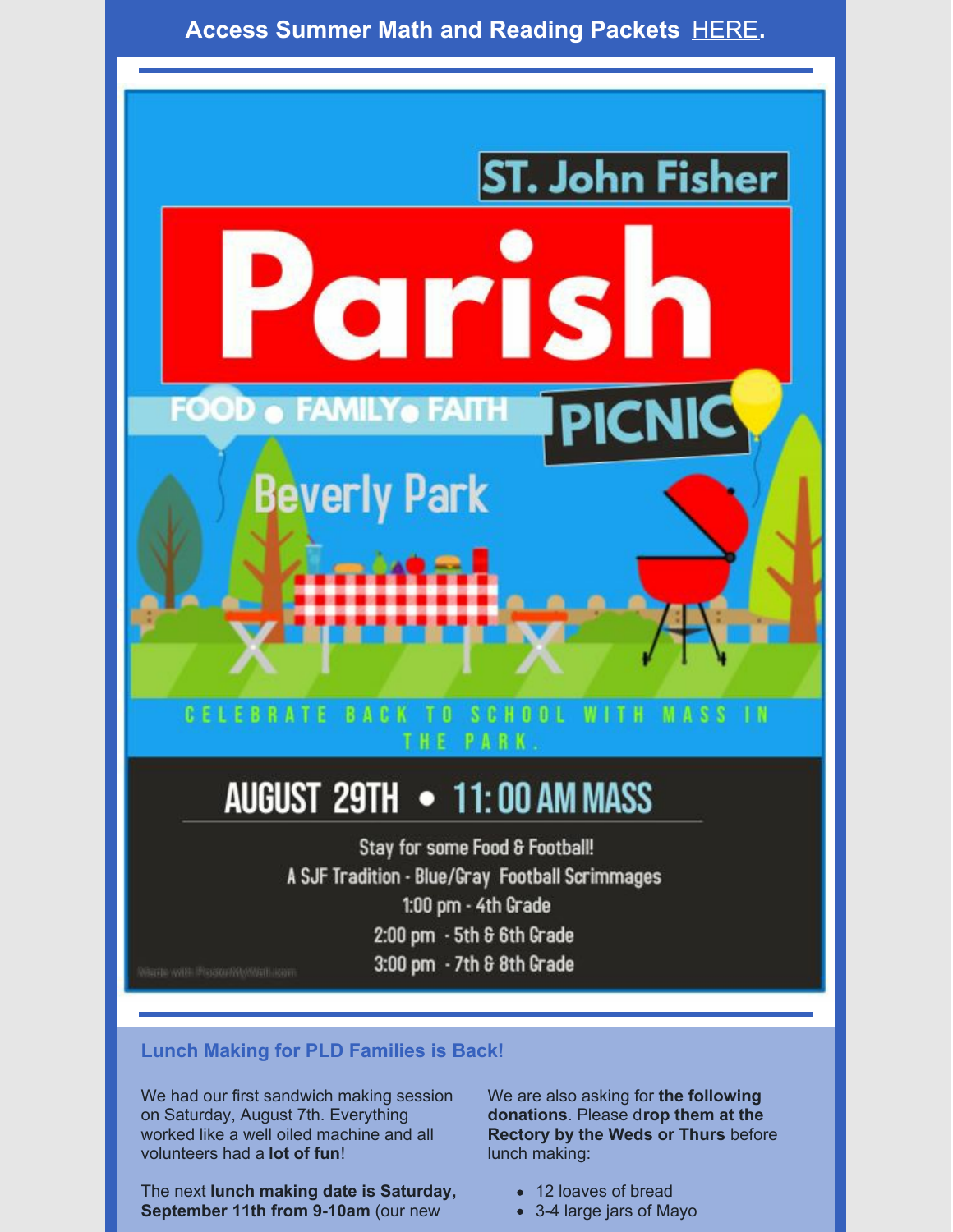earlier time). We **need VOLUNTEERS** to **make sandwiches** and a few **DRIVERS** to bring the lunches to Posen.

Please consider joining us or donating. If possible, please let us know if you will be joining us. **You are all always so wonderful and generous!**

Guidelines from the archdioceses will be followed.

If you have any questions at all please call Pam O'Mara 773-612-0281 or Jerry and Pat Hayes 773-203-7881.

- 6 large heads of iceberg lettuce
- 15 tomatoes
- 100 individual bags of chips
- 100 individually wrapped treats
- 4 cases of water
- paper towels
- paper plates

We will **also still collect groceries in the SJF parking lot every Saturday morning** from 10:30 to 11am.

> SJF Service [Opportunities](https://www.facebook.com/groups/326861160840154) Facebook Page



### **The Falcon Flower Growers are ready to get the campus looking great for the return to school!**

A playground landscaping project is expected to begin any day now. It will feature beautiful stone work and year-round plants. The goal is for it to look bright, even during the cold and snowy months of the year. The project will serve as an inviting and uplifting area for the school community.

The bird feeders and bath will also be cleaned and refilled for a fresh start.

And lastly, one of the pumpkins at the pumpkin patch is already becoming a good size!

Contact Chas Hayes at [chas.hayes@gmail.com](mailto:chas.hayes@gmail.com)

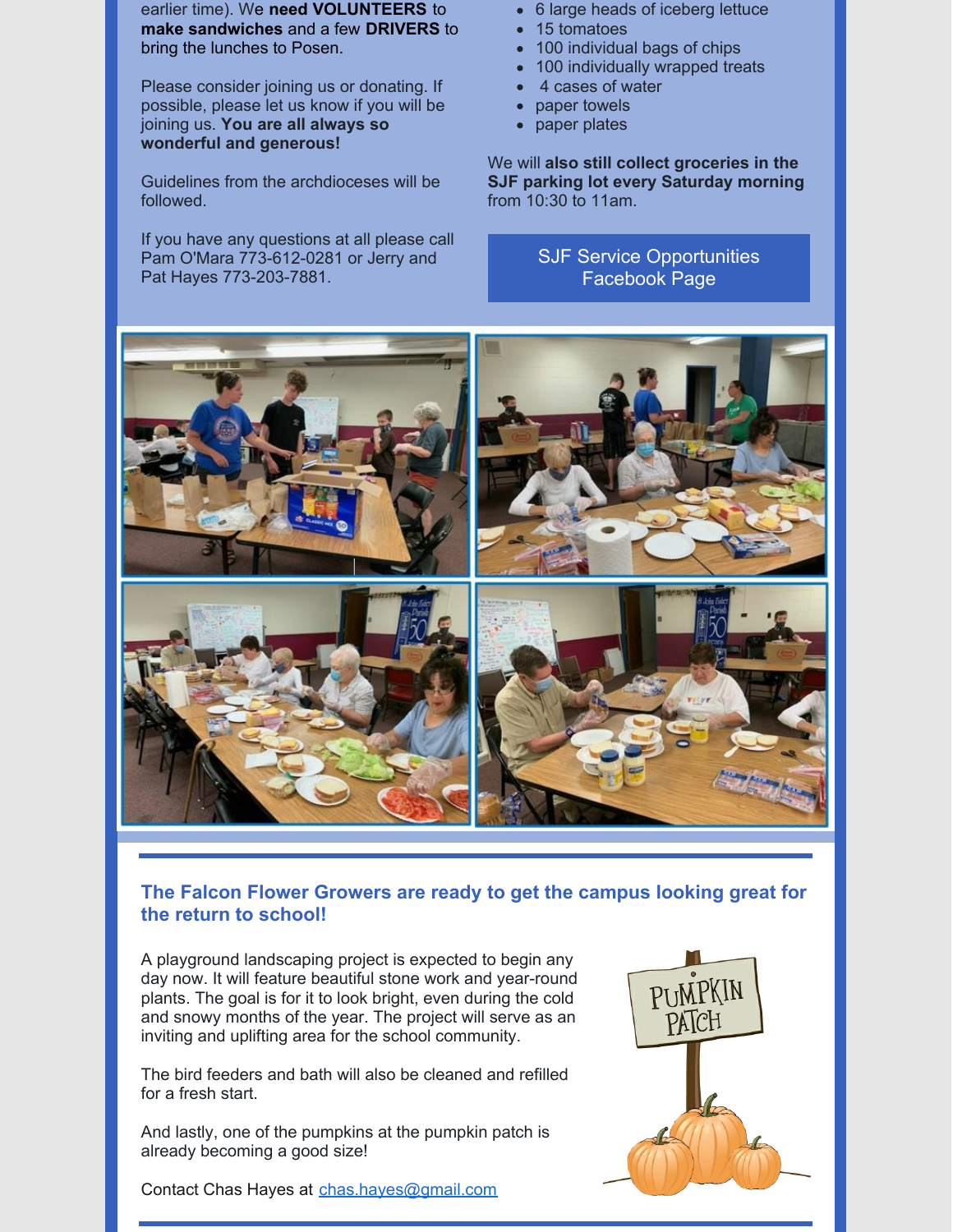Register for [Women's](https://docs.google.com/forms/d/e/1FAIpQLSeUDW5yZlErPx-h6YHYHB5Wsp4O37JUrTmzdr1AwTXDYnERzg/viewform?usp=sf_link) Club

Women's Club on [Facebook](https://www.facebook.com/groups/639179866094734)

[Register](https://docs.google.com/forms/d/e/1FAIpQLSdSak7puOEs-SnSwYZvuko_OEzMs4-P9CyLlE02y8bEOEEzWw/viewform?usp=sf_link) for Holy Name



The most beautiful things in life are not things. They're people, places, memories and pictures. They're feelings and moments, and smiles, and laughter.

# **SUPPORT SJF!**

Support SJF with Manna - for School AND [Non-School](https://www.sjfschool.net/manna/) **Families** 

SIGN UP FOR [ONLINE](https://giving.ncsservices.org/App/Giving/stjohnfisherparish) GIVING

AMAZON SMILE-AMAZON [DONATES](https://www.sjfschool.net/assets/1/6/SJF_Amazon_Smile_Support_US_Web.pdf) \$ WHEN YOU BUY.

Buy SJF Spirit **[Wear](https://teamlocker.squadlocker.com/#/lockers/st-john-fisher-school?_k=mqsqo3)** 

## **SJF ALUMNI - Click here for the SJF Alumni [Facebook](https://www.facebook.com/groups/276685643404330/?ref=share) page**

Read all of the bulletins on the parish website. Click below for the most recent bulletins: